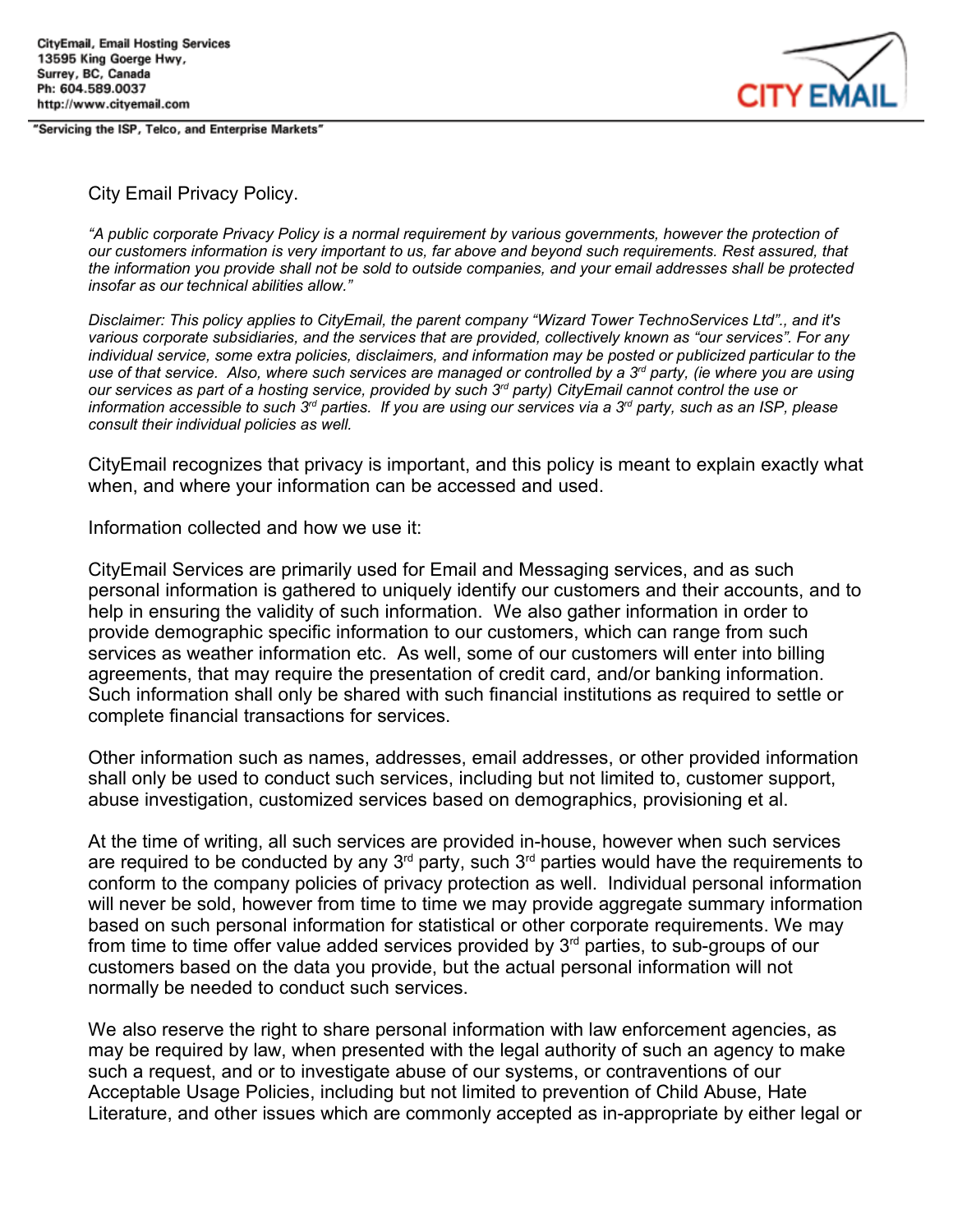social standards.

We also do have the ability to monitor usage patterns, such as frequency of visits etc, via "cookies", which is a small file which your browser will store which uniquely identifies your computer, personal settings, and preferences. Such cookies are used to improve the quality of our service, and normally are a requirement by some or all of our web services. You have the ability to NOT use cookies, but this will prevent access to some of your services. Information about trends and usage may be shared with  $3<sup>rd</sup>$  parties, but only as part of summary information, and individual personal information will not be shared as part of such disclosures.

Our servers and systems also have the ability to log all accesses to the systems, including recording sources of email, from addresses, and other personal information, however such log information containing personal information will not be shared with 3<sup>rd</sup> parties, excepting when required to perform support services, or when filing abuse or spam reports. Web Services and requests are also tracked, however all WebServices which require you to provide personal information, are also protected from interception by Secure Certificates to ensure encrypted communication between your computer and our web services.

We also may receive information via phone or email, and such information will only be used to perform such support or customer service, as is required by you, or our support teams. Occasionally such information may be used to contact our customers so we can improve our services, or follow up with internal satisfaction reviews.

Hosted Email – Some services we provide may be to ISP's, Telco's or companies, and they may need to provide us with your personal information via API's, 3<sup>rd</sup> party tools, or their own services. We process such information in accordance with this Policy. Your services may be provided under individual agreements with such  $3<sup>rd</sup>$  parties, and they may have different privacy practices and we encourage you to read their privacy policies.

Web Links – CityEmail may present certain web links or URLS in such a fashion allows us to track the usage of such links have been followed. We use this information to improve the quality of our services, customized content and advertising.

CityEmail only processes personal information for the purposes as may be described in the specific Privacy Policy specific services, or as covered by this policy. In addition to the above, such purposes include:

o To Provide such products and services to users, including the display of customized content, materials as is deemed necessary to operate our business. o Technical Support, auditing, research and analysis, billing practices as required to service our customers, and maintain, protect and improve our services; o To improve the customer experience

Information is normally stored on servers, owned and operated by CityEmail, and or it's parent and brother companies, and are operated in Canada, and covered by local Canadian laws. We may at our discretion, back up personal information, store information, and or retain information, as required or desired by the company. Private information may be accessible to technical, office, and or operational staff, required to provide such services, however such staff are also bound by our privacy policies.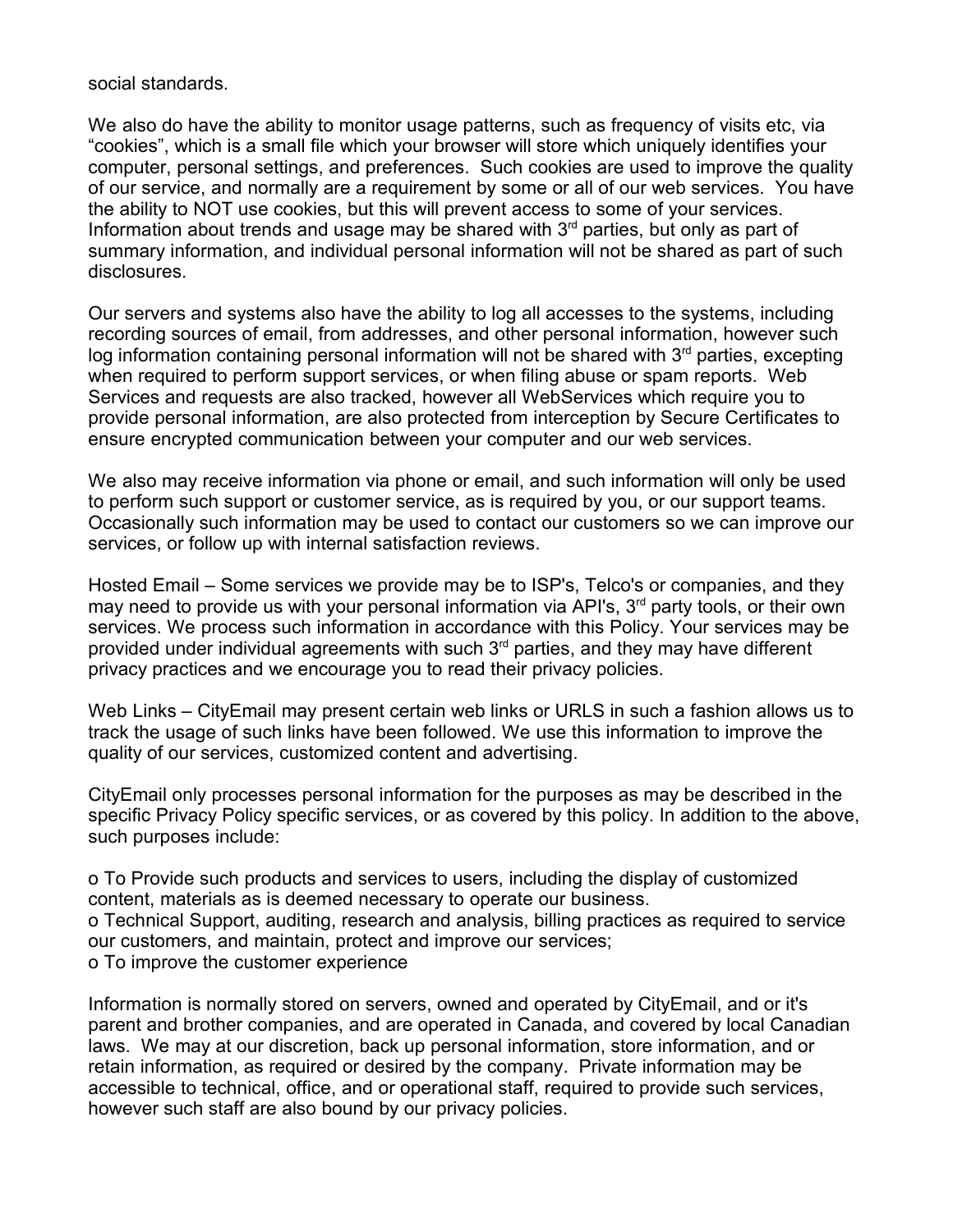## Choices for personal information

When you sign up for a particular service that requires registration, we ask you to provide personal information. If we use this information in a manner different than the purpose for which it was collected, then we will ask for your consent prior to such use.

If we propose to use personal information for any purposes other than those described in this Policy and/or in the specific service notices, we will offer you an effective way to opt out of the use of personal information for those other purposes. We will not collect or use sensitive information for purposes other than those described in this Policy and/or in the specific service notices, unless we have obtained your prior consent.

### Additional Information sharing

CityEmail will only provide information to  $3<sup>rd</sup>$  parties beyond what is described above, in very specific circumstances, including such cases where we have your explicit consent, and you have the ability to revoke such consent at any time, after which we will not continue to share that information. Information already disclosed, we do not have the ability to retract in normal cases.

We provide such information to our subsidiaries, affiliated companies or other trusted businesses or persons for the purpose of processing personal information on our behalf. We require that these parties agree to process such information based on our instructions and in compliance with this Policy and any other appropriate confidentiality and security measures. We have a good faith belief that access, use, preservation or disclosure of such information is reasonably necessary to (a) satisfy any applicable law, regulation, legal process or enforceable governmental request, (b) enforce applicable Terms of Service, including investigation of potential violations thereof, (c) detect, prevent, or otherwise address fraud, security or technical issues, or (d) protect against imminent harm to the rights, property or safety of CityEmail, its users or the public as required or permitted by law.

We may share with third parties certain pieces of aggregated, non-personal information, such as the number of users who are from a particular area, for example, or how many users clicked on a particular URL. Such information does not identify you individually. We also may provide information to the company or entity which entered into an agreement on your behalf, ie if your ISP is using our services, we may provide them with information, such as changed passwords, usage patterns, quota allotments etc, as required by them, in order for them to effectively manage their account, and or other services they may provide for you.

### Information security

We take appropriate security measures to protect against unauthorized access to or unauthorized alteration, disclosure or destruction of data. These include internal reviews of our data collection, storage and processing practices and security measures, as well as physical security measures to guard against unauthorized access to systems where we store personal data.

We restrict access to personal information to CItyEmail employees, contractors and agents who need to know that information in order to operate, develop or improve our services. These individuals are bound by confidentiality obligations and may be subject to discipline,